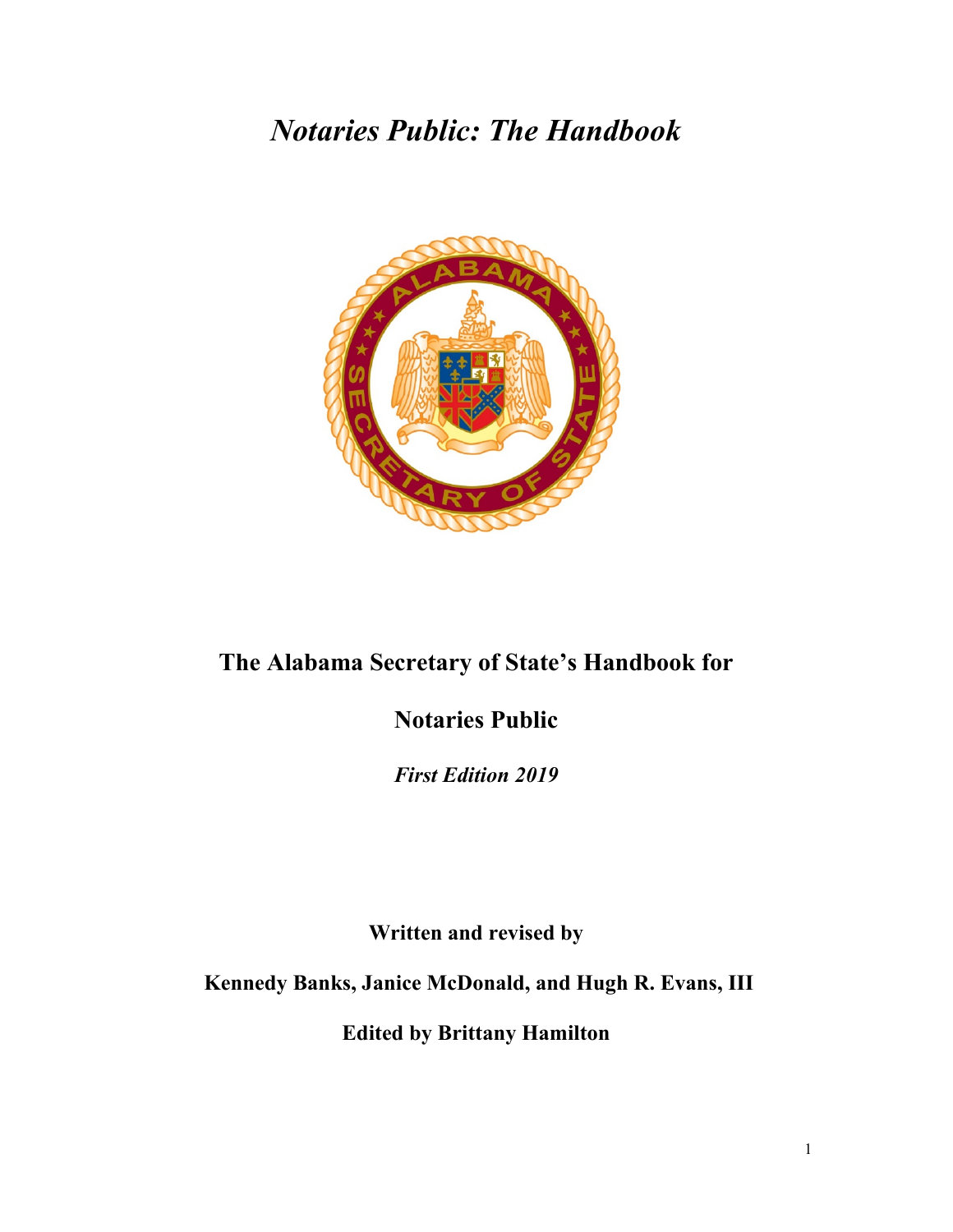# **TABLE OF CONTENTS**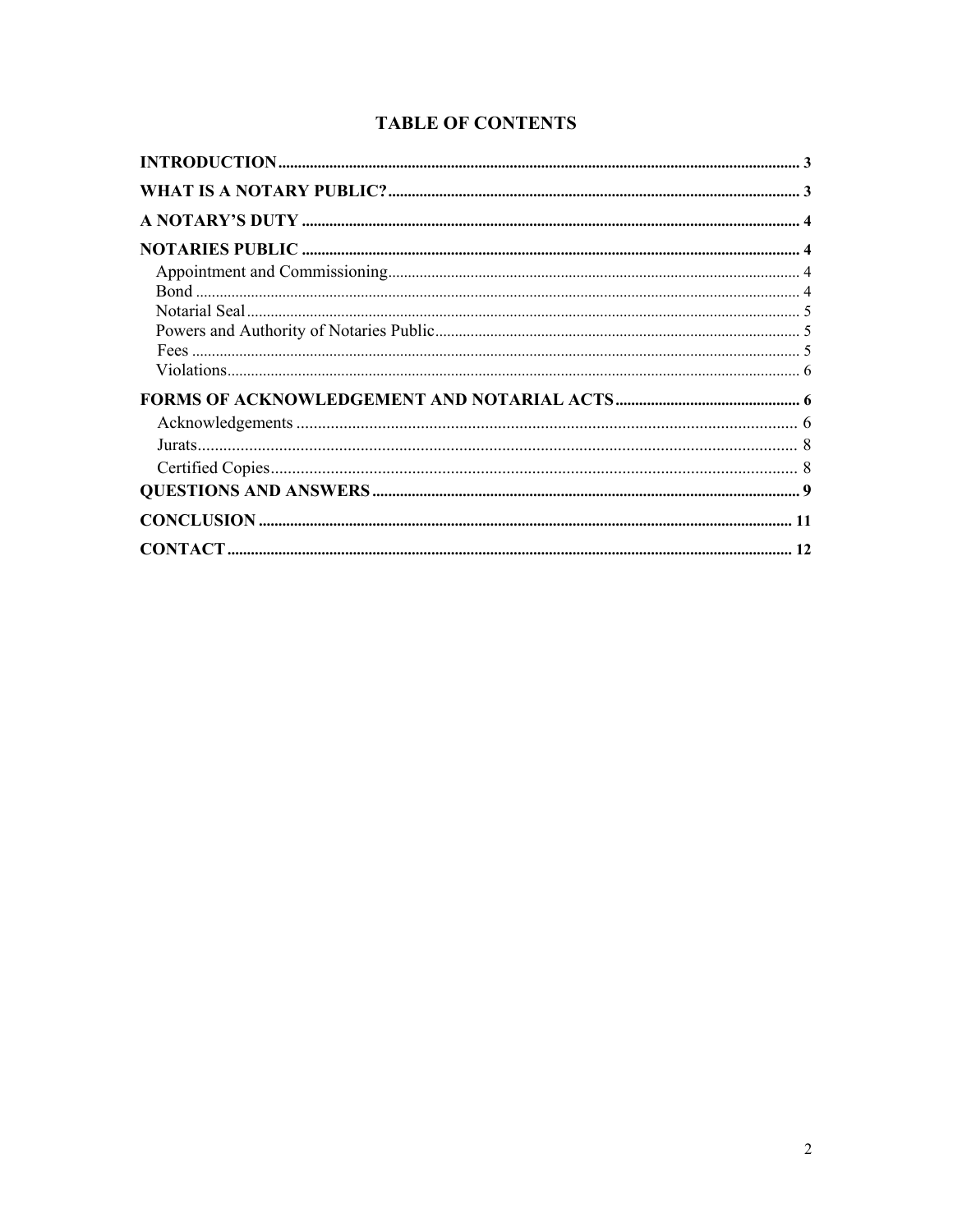**Legal Disclaimer: The statutes are accurate as of July 31, 2019. Please be advised that the statutes may be subject to change in accordance with future Alabama legislative sessions.** 

# **INTRODUCTION**

Notaries in the State of Alabama are appointed and commissioned by the probate judges of the various counties. In accordance with AL Code Section 36-20-70, the probate judge reports to the Secretary of State the name, county of residence, date of issuance, and date of expiration of the commission of each notary appointed and commissioned under applicable law.

To become a notary, individuals must meet all of their state's qualifications, submit an application, and purchase a \$25,000 bond. The application fee varies from county to county. For information on becoming a notary public, please contact the probate judge in your county.

**This handbook is intended as a reference guide. Please note that the Secretary of State does not appoint or commission notaries public, whereas the Judge of Probate is responsible for commissioning notaries public.** However, the records filed with this office regarding the appointment and commissioning of notaries are a matter of public record and are available for review by the general public at the Secretary of State's website, www.sos.alabama.gov.

For more information on any Alabama Attorney General's opinions concerning notary law, please visit the Opinions Search page of the Attorney General's website, www.ago.alabama.gov. $1$ 

#### **WHAT IS A NOTARY PUBLIC?**

A Notary Public is a public position that performs notarizations to deter fraudulent acts on notarial documents. They are appointed by the state and serve as an impartial witness to notarial documents.

Notaries are publicly commissioned as "ministerial" officials, meaning that they are expected to follow written rules without the exercise of significant personal discretion, as would otherwise be the case with a "judicial" official.  $2^{\circ}$  $2^{\circ}$ 

<span id="page-2-0"></span> <sup>1</sup> The Secretary of State's website, https://www.sos.alabama.gov/

<span id="page-2-1"></span><sup>2</sup> https://www.nationalnotary.org/knowledge-center/about-notaries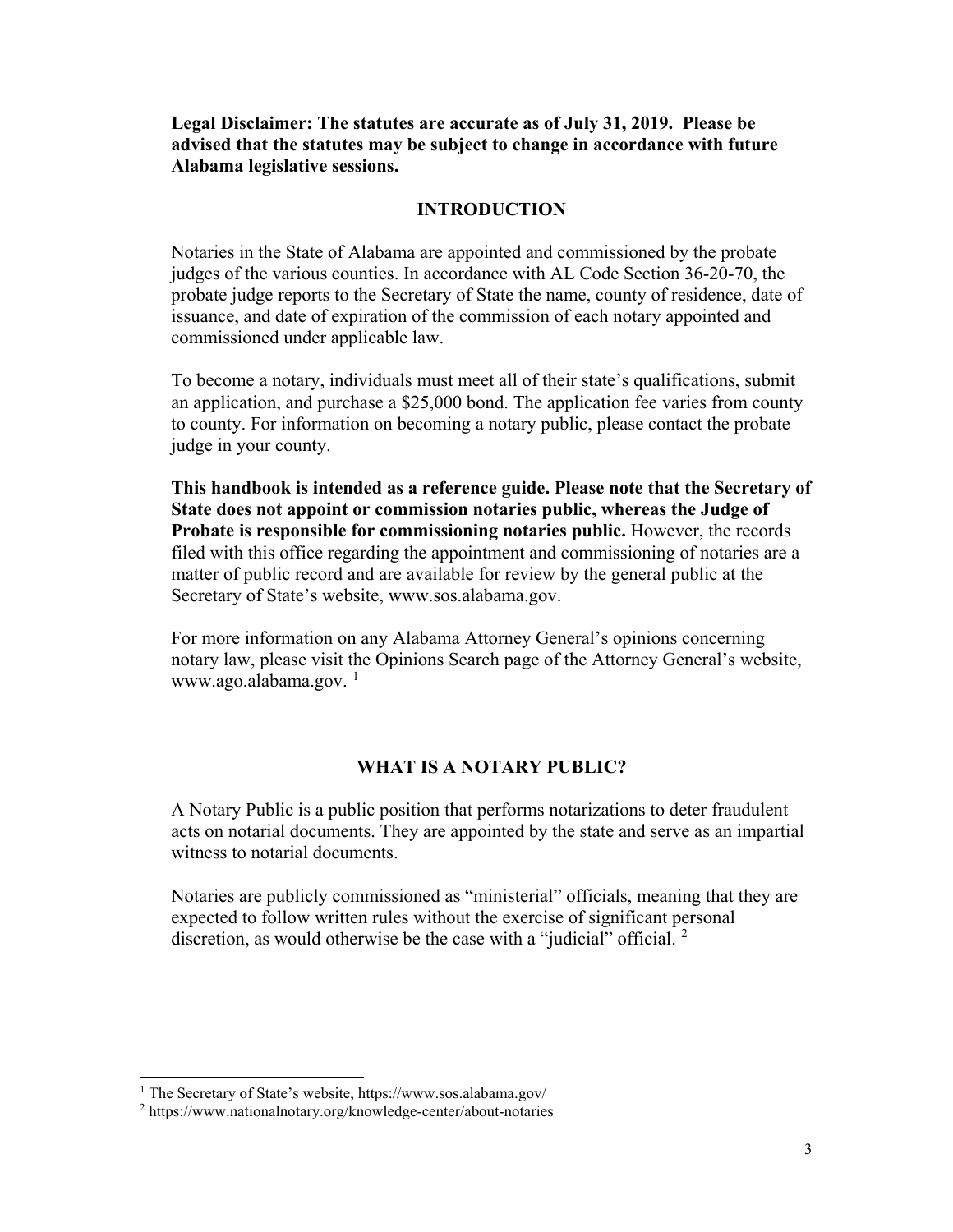# **A NOTARY'S DUTY**

A Notary's duty is to make sure the signers are aware of the contents of the documents they are signing, that the signer's documents are for their true identity, and that they signed willingly without intimidation or coercion. Some examples of notarization documents consist of property deeds, prenuptial agreements, wills, and powers of attorney.

 Notaries are dutifully bound to not act in their personal interest. The public trusts that the notary will be impartial and not refuse anyone based on nationality, sexual orientation, race, religion, or politics. The foundation of the Notary is impartiality.<sup>[3](#page-3-0)</sup>

# **NOTARIES PUBLIC**

#### **Appointment and Commissioning**

- **(a)** A competent number of notaries public for the state at large shall be appointed and commissioned by the judges of probate of the several counties of the state and shall hold office for four years from the date of their commission. Notaries public shall perform all the acts and exercise all authority under the general laws of the State of Alabama. The jurisdiction of the notaries public shall not be limited to the counties of their residence and shall extend to any county of the state. The judges of probate shall collect a fee of ten dollars (\$10) for each notary commission issued. The judges of probate shall also report to the Secretary of State the name, county of residence, date of issuance, and date of expiration of the commission of each notary public appointed and commissioned under this subsection.
- **(b)** All existing notaries public functioning on January 1, 2012, shall continue to function pursuant to their existing authority for the remainder of their existing commission. §36-20-70, Code of Ala. 1975.

#### **Bond**

The surety bond is a three-party agreement that guarantees the principal will act in accordance with certain laws and protects the State of Alabama.

**(a)** Notaries public shall give bond with sureties, to be approved by the judge of probate of the county of their residence, in the sum of twenty-five thousand dollars (\$25,000), payable to the State of Alabama, and conditioned to faithfully

<span id="page-3-0"></span> <sup>3</sup> https://www.nationalnotary.org/knowledge-center/about-notaries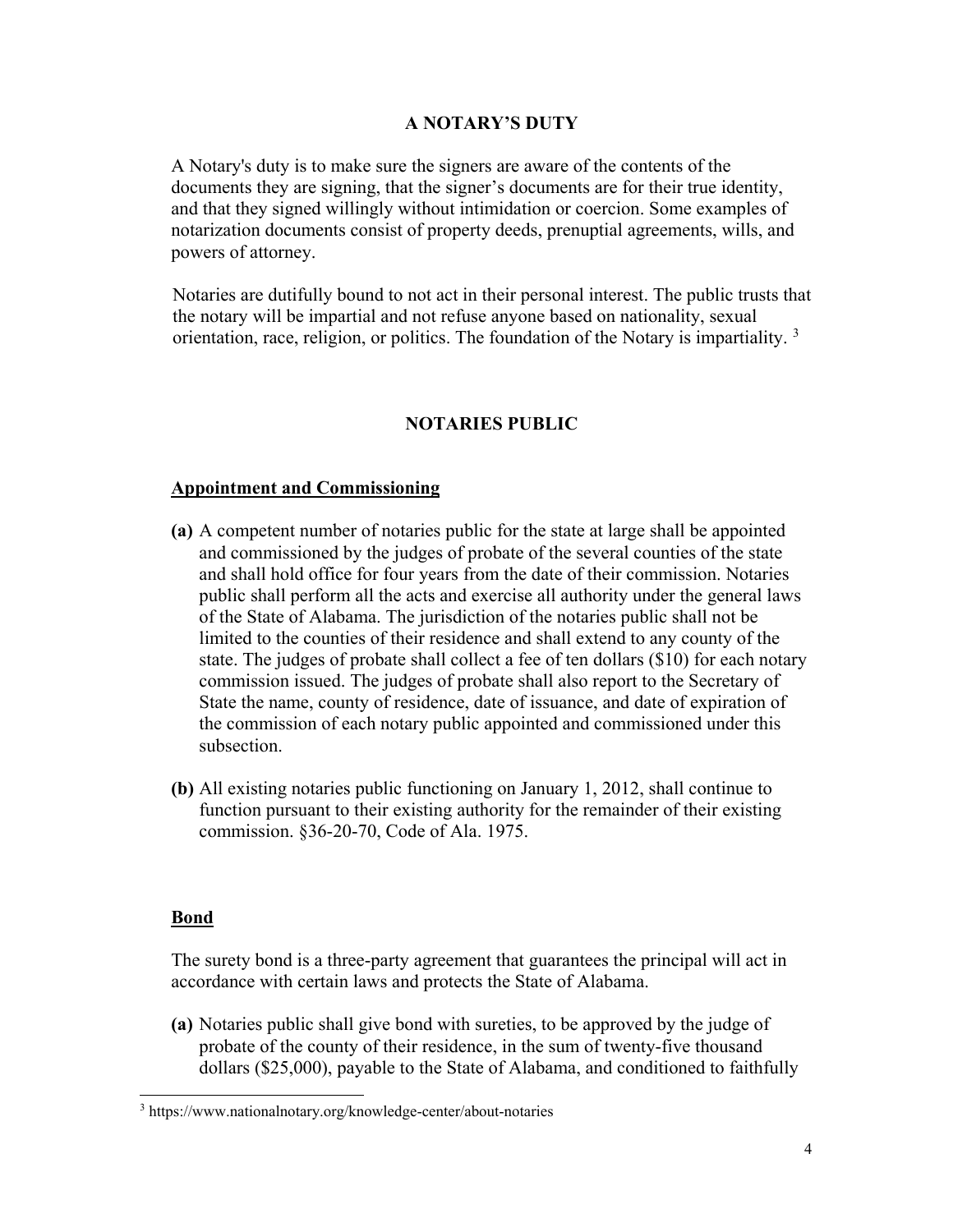discharge the duties of such office so long as they may continue therein or discharge any of the duties thereof. Such bond shall be executed, approved, filed, and recorded in the office of the judge of probate of the county of their residence, before they enter on the duties of such office.

**(b)** A notary public is an official appointed position. As with most public officials, the State requires the individual to purchase a surety or notary bond prior to receiving their appointment. This bond "makes sure" that if the official violates the public trust through negligence of their duties; funds are available to reimburse the State for its loss. The primary responsibility of a notary public is to validate that the individual parties to a contract are who they claim to be. The State may suffer a loss if the notary fails to properly confirm the identity of the parties. §36-20-71, Code of Ala. 1975.

# **Notarial Seal**

For the authentication of his or her official acts, each notary shall provide a seal of office, which shall present, by its impression or stamp, the name, office, and the state for which he or she was appointed. §36-20-72, Code of Ala. 1975

#### **Powers and Authorities of Notaries Public**

According to Section 36-20-73, Code of Alabama (1975), a Notary Public may do all of the following:

- **(a)** Administer oaths in all matters incident to the exercise of their office.
- **1.** Take the acknowledgment or proof of instruments of writing relating to commerce or navigation and certify the same and all other of their official acts under their seal of office.
- **2.** Demand acceptance and payment of bills of exchange, promissory notes, and all other writings which are governed by the commercial law as to days of grace, demand, and notice of nonpayment and protest the same for no acceptance or nonpayment and to give notice thereof as required by law.
- **3.** Exercise such other powers, according to commercial usage or the laws of this state, as may belong to notaries public.

#### **Fees**

Notaries public are entitled to the sum of five dollar (\$5) for carrying out any of the enumerated powers, according to Section 36-20-74, Code of Alabama, 1975.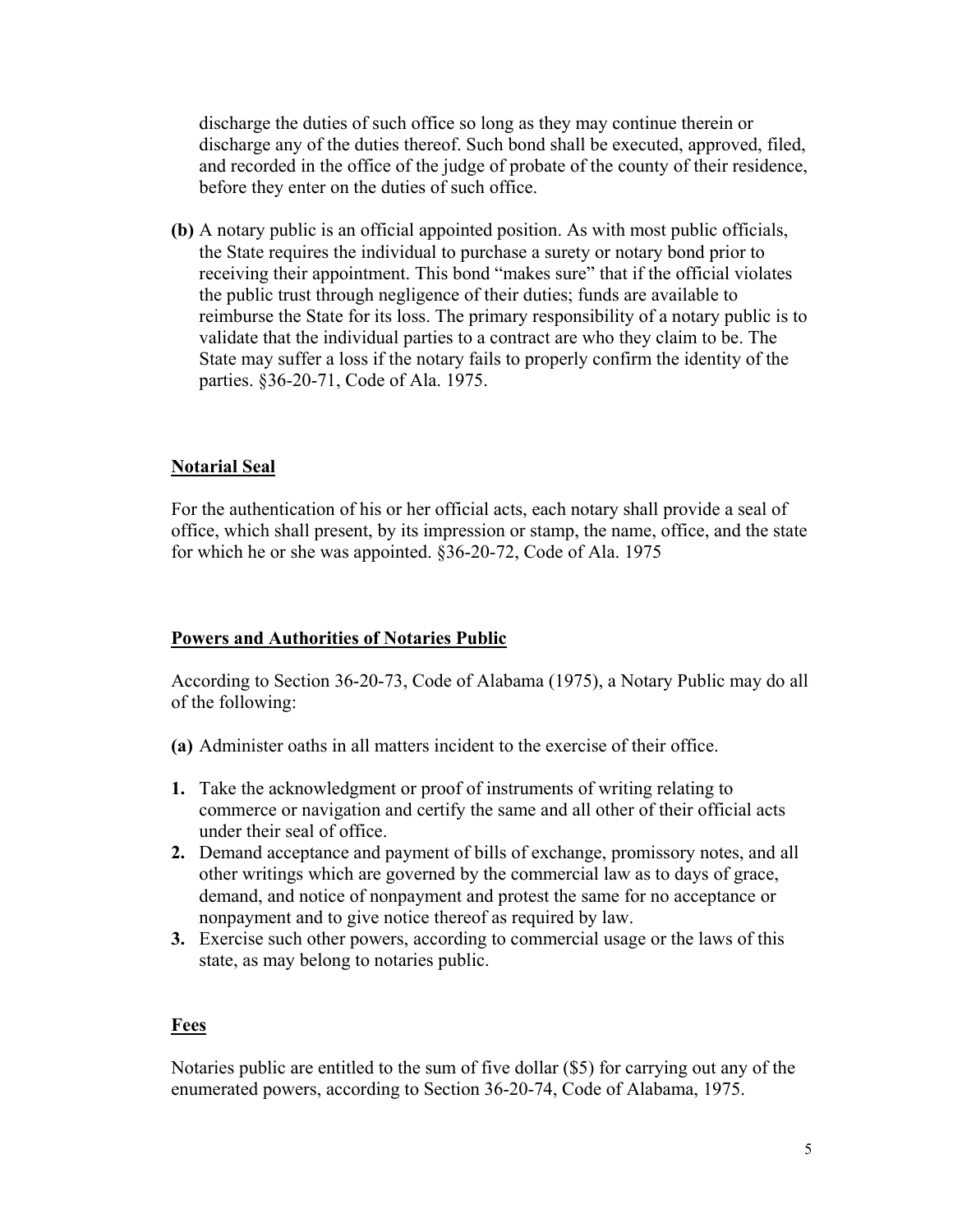# **Violations**

Any person who, having been a notary, willfully performs or assumes the authority to perform a notarial act after his or her commission expires, with knowledge that his or her commission has expired, or any person who without a notary's commission assumes the authority and performs a notarial act shall be guilty of a Class C misdemeanor. §36-20-75, Code of Ala. 1975.

# **FORMS OF ACKNOWLEDGEMENT AND NOTARIAL ACTS**

# **Acknowledgments**

An acknowledgment is typically performed on documents controlling or conveying ownership of valuable assets. Such documents include real property deeds, powers of attorney and trusts. For an acknowledgment, the signer must appear in person at the time of notarization to be positively identified and to declare ("acknowledge") that the signature on the document is his or her own, that it was willingly made and that the provisions in the document are intended to take effect exactly as written.<sup>[4](#page-5-0)</sup>

According to Section 35-4-29, Code of Alabama (1975),

The following are substantially the forms of acknowledgment to be used in the State of Alabama, on conveyances and instruments of every description admitted to record:

ACKNOWLEDGMENT FOR INDIVIDUAL

The State of Alabama  $\begin{array}{ccc} \text{Country} \end{array}$ 

I, \_\_\_\_\_\_\_\_, a Notary Public, hereby certify that \_\_\_\_\_\_\_ whose name is signed to the foregoing conveyance, and who is known to me, acknowledged before me on this day that, being informed of the contents of the conveyance, he executed the same voluntarily on the day the same bears date. Given under my hand this day of  $A. D. 20$ .

 $\frac{1}{2}$ (Style of Officer)

# ACKNOWLEDGMENT FOR CORPORATION

The State of Alabama  $County$ }

<span id="page-5-0"></span> <sup>4</sup> https://www.nationalnotary.org/knowledge-center/about-notaries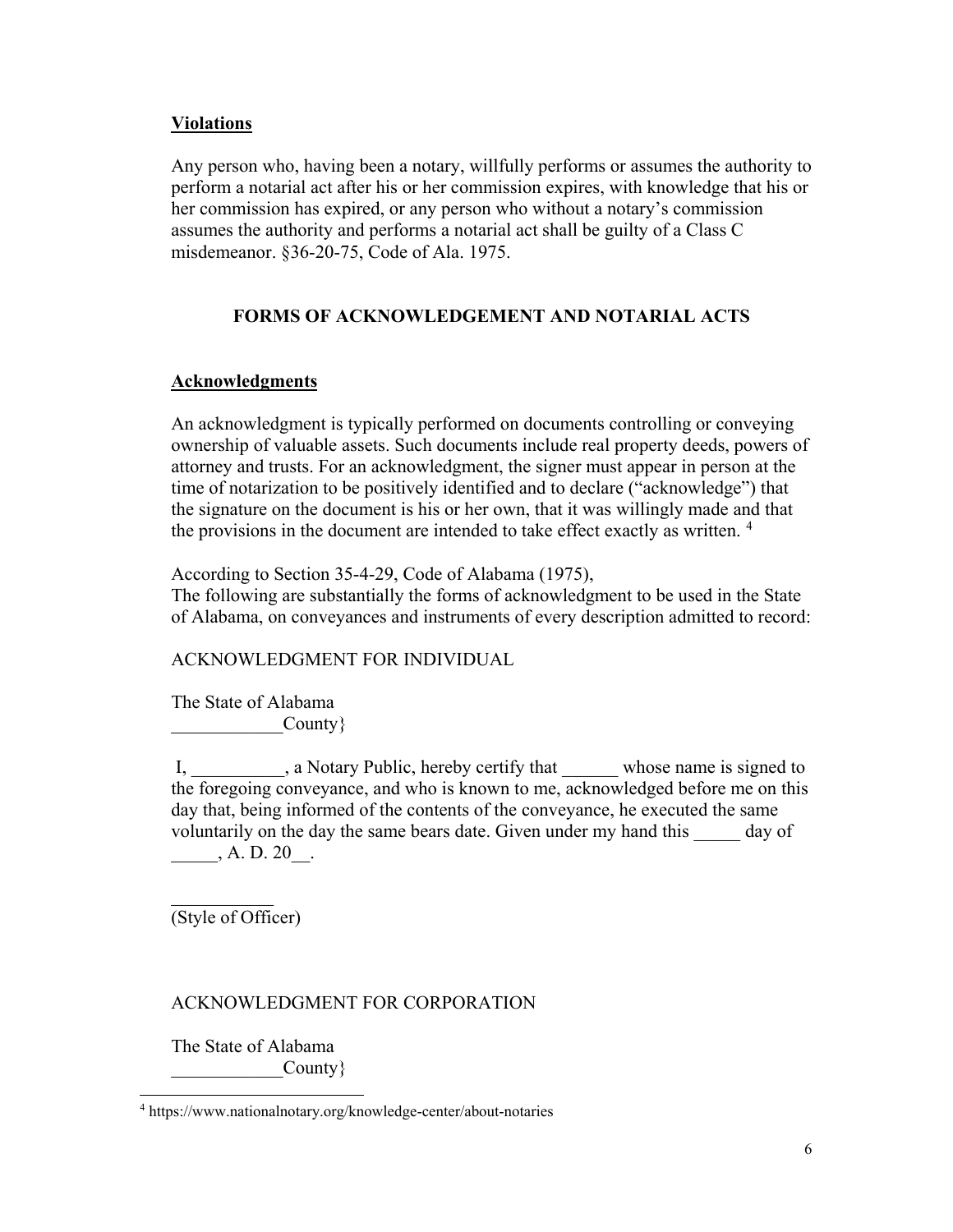I, \_\_\_\_\_\_\_\_\_\_, a Notary Public, in and for said County in said State, hereby certify that whose name as \_\_\_\_\_ of the \_\_\_\_, a corporation, is signed to the foregoing conveyance and who is known to me, acknowledged before me on this day that, being informed of the contents of the conveyance, he, as such officer and with full authority, executed the same voluntarily for and as the act of said corporation. Given under my hand this the  $\qquad \qquad$  day of  $\qquad \qquad$ , 20

(Style of Officer)

 $\frac{1}{2}$ 

# ACKNOWLEDGMENT FOR AN OFFICIAL OR OTHER PERSON IN REPRESENTATIVE CAPACITY

The State of Alabama  $\qquad \qquad \text{Country} \}$ 

I, \_\_\_\_\_\_\_\_\_\_, a Notary Public, in and for said County in said State, hereby certify that \_\_\_\_\_, whose name as \_\_\_\_\_ (here state representative capacity) is signed to the foregoing conveyance and who is known to me, acknowledged before me on this day that, being informed of the contents of the conveyance, he, in his capacity as such \_\_\_\_\_\_, executed the same voluntarily on the day the same bears date. Given under my hand this the  $\_\_\_$  day of  $\_\_\_$ , 20

(Style of Officer)

 $\frac{1}{2}$ 

# ACKNOWLEDGMENT FOR CORPORATION, IN REPRESENTATIVE **CAPACITY**

The State of Alabama  $\begin{array}{ccc} \hline \end{array}$  County  $\}$ 

I, 1. [1] [1] I, a Notary Public, in and for said County, in said State, hereby certify that \_\_\_\_\_\_ whose name as \_\_\_\_\_\_ of \_\_\_\_\_, a corporation as \_\_\_\_\_\_ of the estate of (or as the case may be) is signed to the foregoing same who is known to me, acknowledged before me on this day, that being informed of the contents of said \_\_\_\_\_, he, as such officer, and with full authority, executed the same voluntarily for and as the act of said corporation, acting in its capacity as \_\_\_\_\_\_ as aforesaid.

Given under my hand this the  $\_\_\_$  day of  $\_\_\_$ , 20

(Style of Officer)

 $\frac{1}{2}$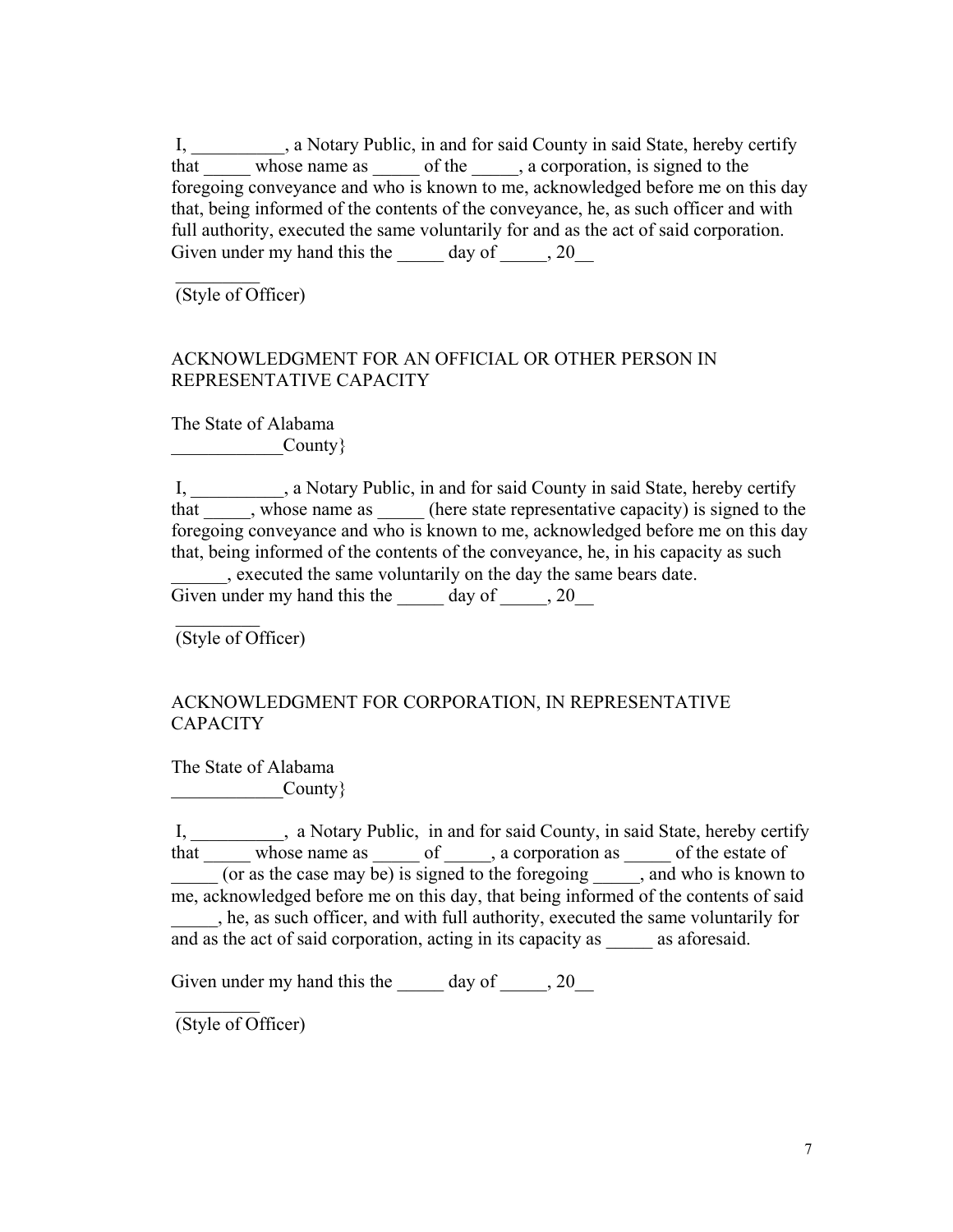#### **Jurats**

A jurat is typically performed on evidentiary documents that are critical to the operation of our civil and criminal justice system. Such documents include affidavits, depositions and interrogatories. For a jurat, the signer must appear in person at the time of notarization to sign the document and to speak aloud an oath or affirmation promising that the statements in the document are true. (An oath is a solemn pledge to a Supreme Being; an affirmation is an equally solemn pledge on one's personal honor.) A person who takes an oath or affirmation in connection with an official proceeding may be prosecuted for perjury should he or she fail to be truthful. <sup>[5](#page-7-0)</sup>

Jurat:

State of Alabama County of Sworn to and subscribed before me on the  $\frac{1}{2}$  day of  $\frac{1}{2}$ , 20, by \_\_\_\_\_\_\_\_\_\_\_\_\_\_\_\_ (name of principal signer).[6](#page-7-1)

 $\mathcal{L}_\text{max}$  , which is a set of the set of the set of the set of the set of the set of the set of the set of the set of the set of the set of the set of the set of the set of the set of the set of the set of the set of

(Seal) Notary Public

# **Certified Copies**

A copy certification is performed to confirm that a reproduction of an original document is true, exact and complete. Such originals might include college degrees, passports and other important one-and-only personal papers which cannot be copycertified by a public record office such as a bureau of vital statistics and which the holder must submit for some purpose but does not want to part with for fear of loss. This type of notarization is not an authorized notarial act in every state, and in the jurisdictions where it is authorized, may be executed only with certain kinds of original document.[7](#page-7-2)

Copy Certification of Notary Register:

State of Alabama County of \_\_\_\_\_\_\_\_\_\_\_\_  $I, \underline{\hspace{2cm}}$  a notary public, do certify that, on the  $\underline{\hspace{2cm}}$  day of \_\_\_\_\_\_\_\_\_\_\_\_\_\_, 20\_\_\_, I personally made the above/attached copy of

<span id="page-7-0"></span> <sup>5</sup> https://www.nationalnotary.org/knowledge-center/about-notaries

<span id="page-7-1"></span><sup>6</sup> https://www.notarypublicstamps.com/forms/AL%20Notarial%20Certificates.pdf

<span id="page-7-2"></span><sup>7</sup> https://www.nationalnotary.org/knowledge-center/about-notaries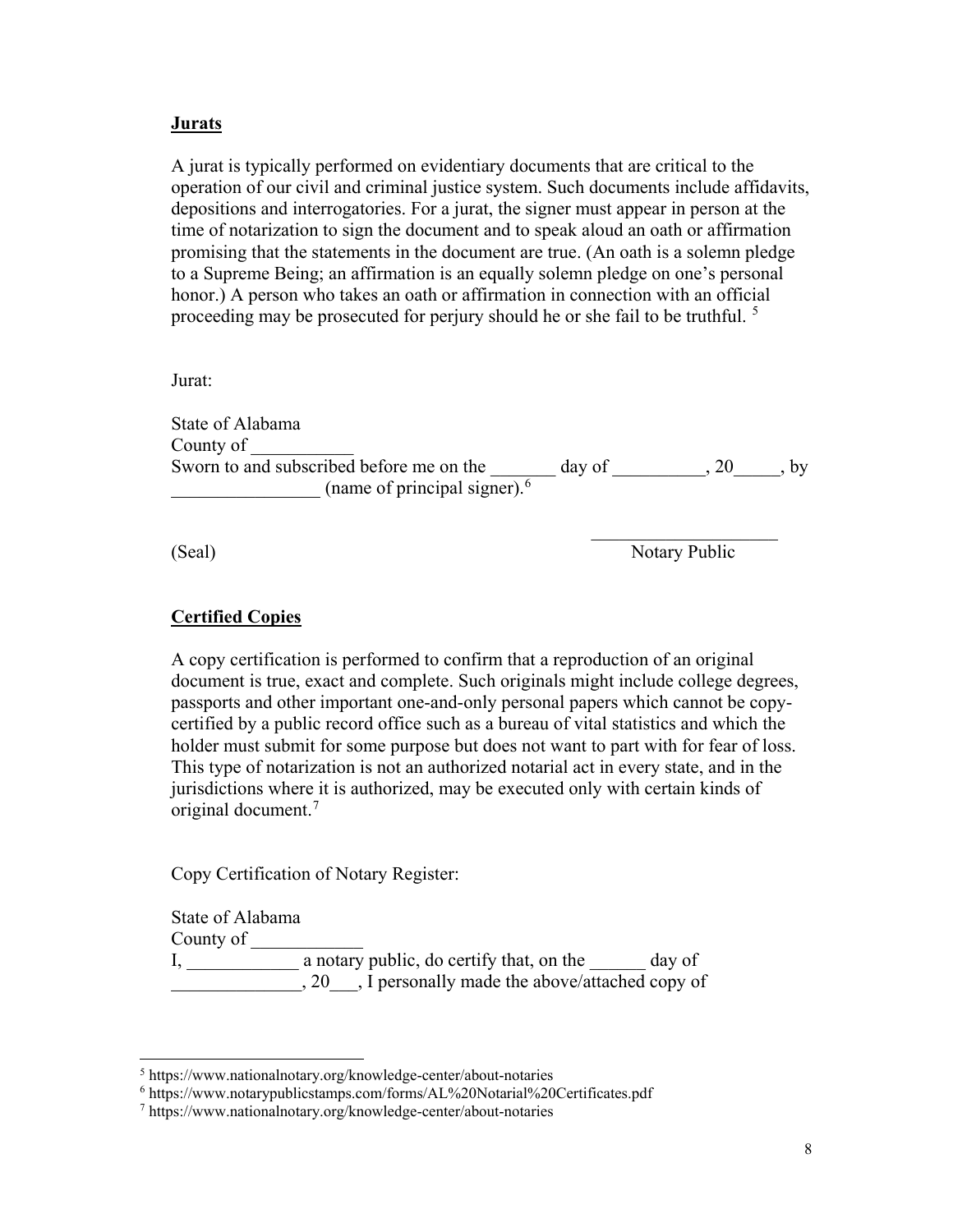from the original, and it is a true, exact, complete, and unaltered

copy.[8](#page-8-0)

 $(Seal)$ 

Notary Public<sup>[9](#page-8-1)</sup>

# **QUESTIONS AND ANSWERS**

# 1. **What is a Notary Public?**

A Notary Public is a public officer used as an impartial witness to the signing of important documents. They are appointed by the county probate judge.

2. **Do Civil Law Notaries and Notary Publics share the same powers?**  The powers of civil law notaries include, but are not limited to, all of the powers of a notary public under the laws of this state.

# 3. **How does one become a notary?**

A notary public will apply at the office of the probate judge in their county of residence. Applications are available on many of the county websites.

# 4. **Do I have to be a citizen to become a notary?**

The United States Supreme Court, in the case of Bernal v Fainter, decided in 1984 that a notary applicant does not have to be a U.S. citizen. However, the resident alien notary applicant must be in the country legally.

# 5. **Do I have to be a registered voter to become a notary?**

You do not have to be a registered voter in order to apply for a commission as a notary public.

# 6. **I've been convicted as a felon. Can I serve as a Notary Public?**

A person who has been convicted of a felony cannot serve as a notary public, unless such conviction was prior to holding office and he or she has received a pardon specifically restoring his or her civil and political rights.

7. **Where do I go to receive training to be a Notary Public?**  Visit the Secretary of State's website under the Services and Administrative Services tabs to find training websites and other helpful information.

# 8. **Will I be assigned a commission number?**  Alabama notaries are not assigned commission or identification numbers.

<span id="page-8-0"></span> <sup>8</sup> https://www.notarypublicstamps.com/forms/AL%20Notarial%20Certificates.pdf

<span id="page-8-1"></span><sup>9</sup> https://www.notarypublicstamps.com/forms/AL%20Notarial%20Certificates.pdf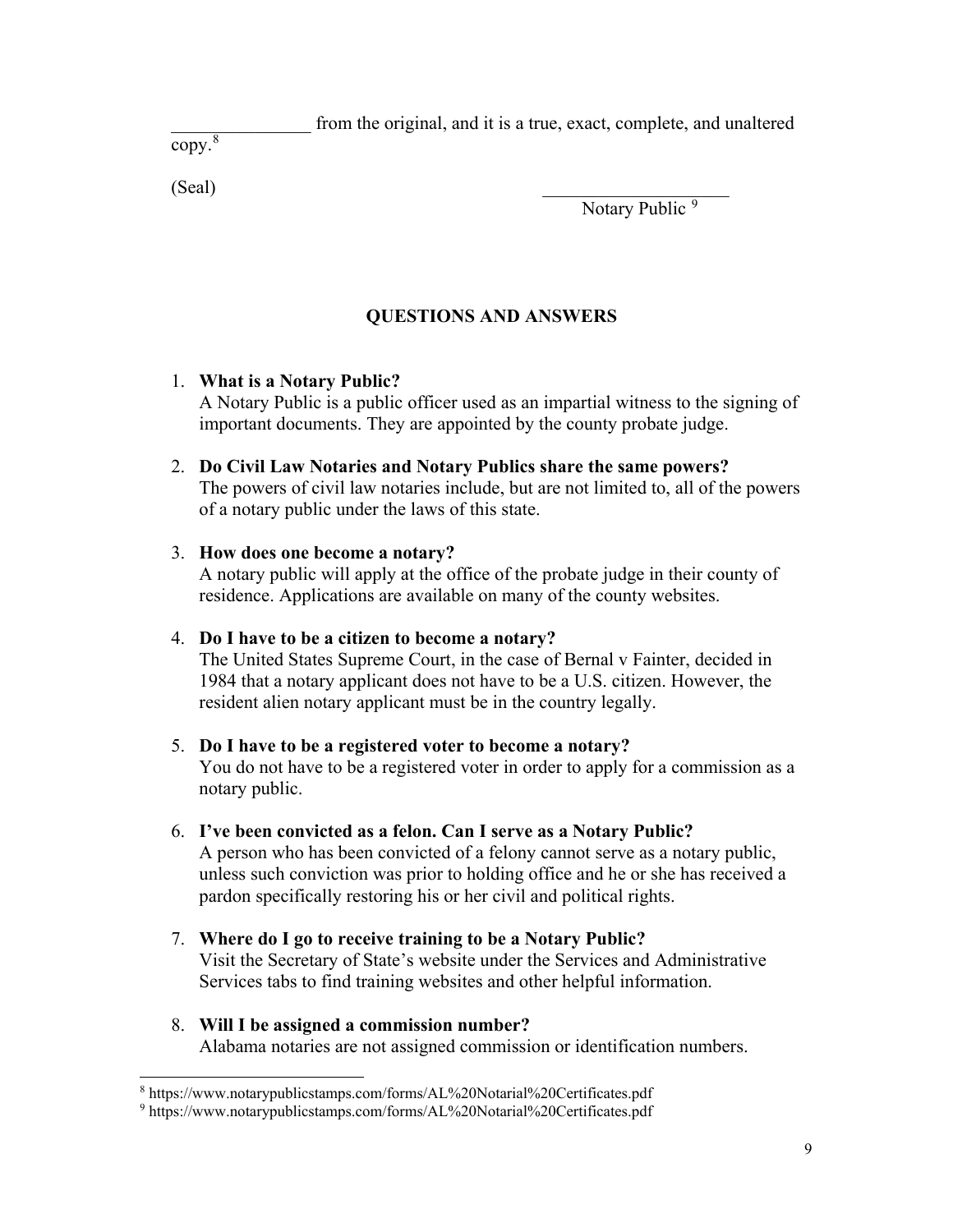#### 9. **Do I have to maintain a journal as a Notary Public?**

As of 2011, a notary public is no longer required to maintain a journal. However, it would be prudent to maintain a journal.

#### 10. **Do I need a notary seal as a Notary Public?**

The notarial document MUST have a seal or stamp. This is a requirement in the state statute because it helps prevent fraudulent acts, and it makes the notary public an impartial witness.

# 11. **What kind of seal do I need as a notary?**

The notary public will need an official seal: either an ink stamp or metal embosser. An embossed seal is not a requirement.

# 12. **What do I do if my seal is stolen or lost?**

If your seal or stamp is stolen, report the loss to the office of the probate judge, and provide them with a written statement regarding the loss.

# 13. **Is a Notary Public required to print their name on the notarial document?**

A notary public is not required to print their name on the document. There is no statute that provides this information.

# 14. **How Does A Notary Identify A Signer?**

Generally, a Notary will ask to see a current ID that has a photo, physical description and signature. Acceptable IDs usually include a driver's license or passport. [10](#page-9-0)

# 15. **As a Notary, can I refuse to notarize?**

You can refuse to notarize a document ONLY if you have a legitimate reason to deny the person the service of a notary public.

# 16. **Can I perform document notarizations outside my jurisdiction?**

The notary public should perform document notarizations only within the jurisdiction or geographic boundaries where the notary is authorized to act.

# 17. **Am I able to notarize documents for relatives?**

A notary public may notarize for relatives, but a better practice would be for a notary to refrain from notarizing the signature of his or her spouse or an immediate family member.

# 18. **What if I'm a Notary Public and I decide to change my name?**

If a notary public changes their name, (marries), they would continue to sign documents under the name shown on their commission. They can update a name change when they renew their commission.

<span id="page-9-0"></span> <sup>10</sup> https://www.nationalnotary.org/knowledge-center/about-notaries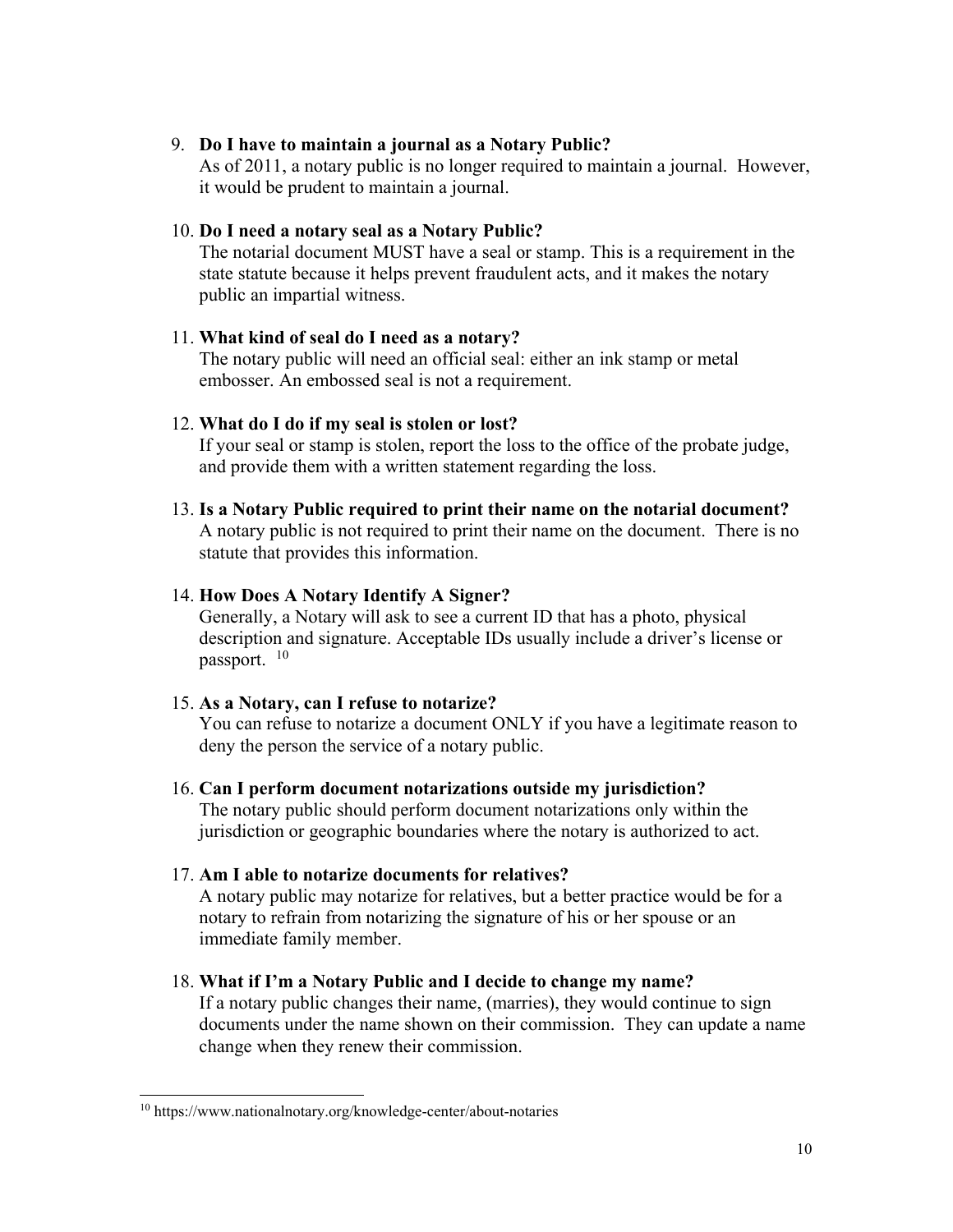#### 19. **Can I be commissioned out of state?**

An Alabama state notary public may be commissioned in another state, as well. It would depend upon the requirements of the other state. All notaries public are "state at large" and can notarize documents throughout the state but only within the State of Alabama.

#### 20. **How do I file a complaint against a Notary Public?**

If an individual wants to file a complaint against a notary public, they should contact the county probate judge. Also, it is recommended that a police report be filed against the notary public. The Secretary of State has no jurisdiction over notaries and no investigatory powers.

#### 21. **My commission term has ended. What do I do with my supplies?**

When the commission term of a notary comes to an end or when the notary makes the decision to have his/her notary career terminated, it is important to destroy any remaining expired notary supplies. The safe disposal of all defunct notary supplies has to be done in a proper manner, such as burned, smashed, or broken.

#### 22. **Am I allowed to do an e-signature?**

Currently, there are no rules regarding an electronic signature in the State of Alabama. A wet signature is required.

- 23. **Do I have to put my commission expiration date on a notarial document?**  The commission expiration date is not required on a notarial document. If a notary public signs a document after their commission expires, the document is not legally notarized.
- 24. **What do I do I if terminate my commission as a notary?**  If you terminate your commission, you should cancel your bond with the county and destroy the notary supplies.

#### **CONCLUSION**

Notary Publics perform notarial acts that can represent life-changing events for many citizens.[11](#page-10-0) The public office of Notaries Public is exceedingly serious, and anyone chosen for this position has an obligation and responsibility to serve the public. For any questions or concerns, please contact your county probate judge or the Secretary of State's Office.

<span id="page-10-0"></span> <sup>11</sup> https://www.nationalnotary.org/knowledge-center/about-notaries